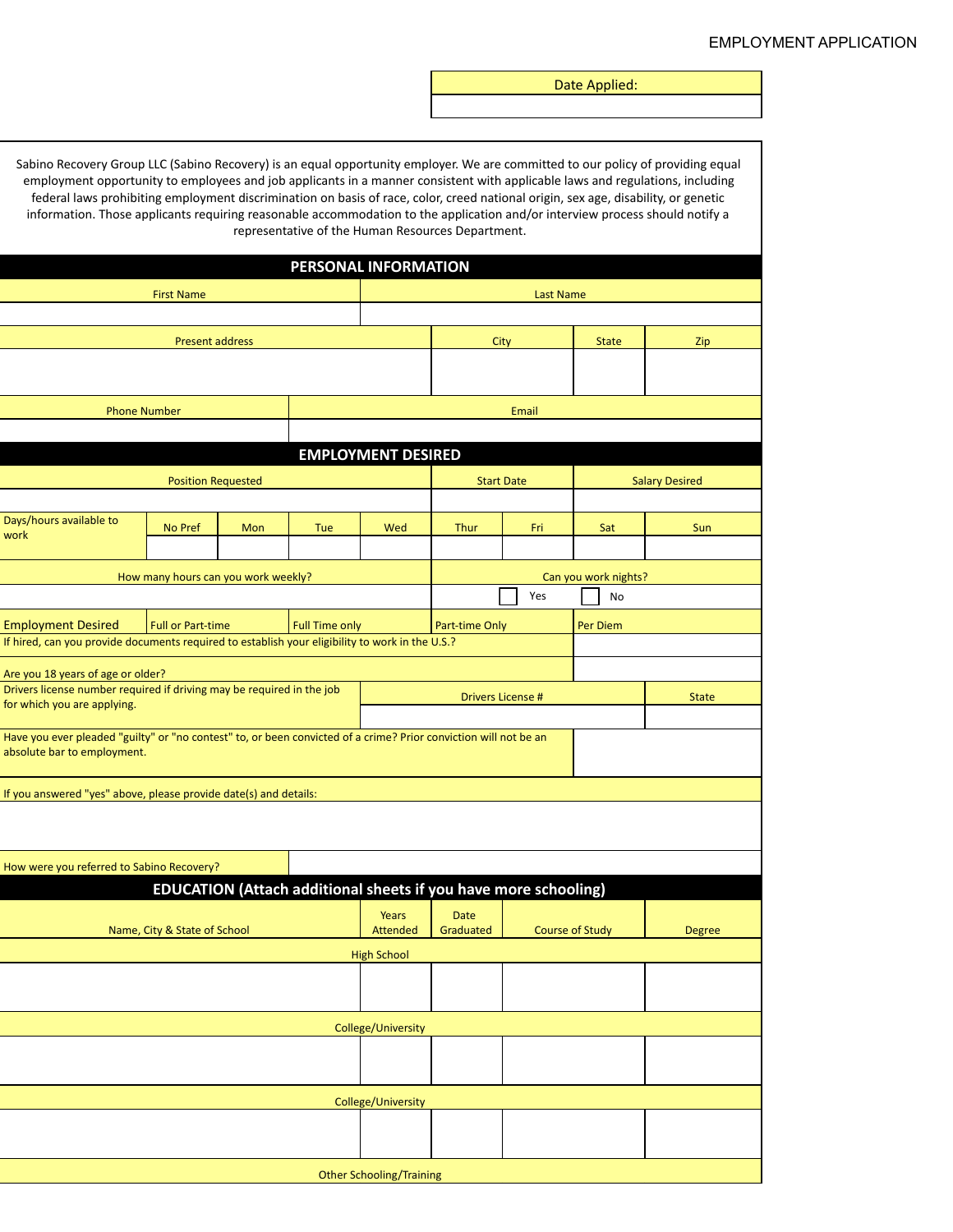| <b>Applicant Name</b>                                                                                                                             |                            |                                                              |  |                                        |                     |  |
|---------------------------------------------------------------------------------------------------------------------------------------------------|----------------------------|--------------------------------------------------------------|--|----------------------------------------|---------------------|--|
| LICENSES/CERTIFICATIONS                                                                                                                           |                            |                                                              |  |                                        |                     |  |
| Licenses and/or certificates, special training or skills that may assist you in performing the position. (Attach additional sheets if necessary.) |                            |                                                              |  |                                        |                     |  |
| License/certification area                                                                                                                        |                            | Institution/Agency                                           |  | <b>License Number</b>                  | <b>Renewal Date</b> |  |
|                                                                                                                                                   |                            |                                                              |  |                                        |                     |  |
|                                                                                                                                                   |                            |                                                              |  |                                        |                     |  |
|                                                                                                                                                   |                            |                                                              |  |                                        |                     |  |
|                                                                                                                                                   |                            |                                                              |  |                                        |                     |  |
|                                                                                                                                                   |                            |                                                              |  |                                        |                     |  |
| Has your license/certification every been revoked, suspended or subject to disciplinary action?                                                   |                            |                                                              |  |                                        |                     |  |
| If yes above, state reason(s), dated of revocation, suspension or disciplinary action and date of reinstatement.                                  |                            |                                                              |  |                                        |                     |  |
|                                                                                                                                                   |                            |                                                              |  |                                        |                     |  |
|                                                                                                                                                   |                            |                                                              |  |                                        |                     |  |
|                                                                                                                                                   |                            | <b>MILITARY EXPERIENCE</b>                                   |  |                                        |                     |  |
| <b>Branch of service</b>                                                                                                                          |                            | Rank                                                         |  | <b>Job Related Training/Experience</b> |                     |  |
|                                                                                                                                                   |                            |                                                              |  |                                        |                     |  |
|                                                                                                                                                   |                            | <b>EMPLOYMENT (LIST POSITIONS STARTING WITH MOST RECENT)</b> |  |                                        |                     |  |
|                                                                                                                                                   |                            |                                                              |  |                                        |                     |  |
|                                                                                                                                                   |                            | Attach additional sheets for other employment                |  |                                        |                     |  |
|                                                                                                                                                   | Name & Address of Employer |                                                              |  | Telephone                              |                     |  |
|                                                                                                                                                   |                            |                                                              |  |                                        |                     |  |
|                                                                                                                                                   |                            |                                                              |  |                                        |                     |  |
| <b>Position Title</b>                                                                                                                             |                            | <b>Supervisor Name:</b>                                      |  |                                        |                     |  |
|                                                                                                                                                   |                            |                                                              |  |                                        |                     |  |
| <b>Start Date:</b>                                                                                                                                | Date Ended:                | <b>Beginning Salary:</b>                                     |  | <b>Ending Salary:</b>                  |                     |  |
|                                                                                                                                                   |                            |                                                              |  |                                        |                     |  |
|                                                                                                                                                   | Duties:                    | <b>Reason for Leaving:</b>                                   |  |                                        |                     |  |
|                                                                                                                                                   |                            |                                                              |  |                                        |                     |  |
|                                                                                                                                                   | Name & Address of Employer | Telephone                                                    |  |                                        |                     |  |
|                                                                                                                                                   |                            |                                                              |  |                                        |                     |  |
|                                                                                                                                                   |                            |                                                              |  |                                        |                     |  |
| <b>Position Title</b>                                                                                                                             |                            |                                                              |  |                                        |                     |  |
|                                                                                                                                                   |                            | <b>Supervisor Name:</b>                                      |  |                                        |                     |  |
|                                                                                                                                                   |                            |                                                              |  |                                        |                     |  |
| <b>Start Date:</b>                                                                                                                                | Date Ended:                | <b>Beginning Salary:</b>                                     |  | <b>Ending Salary:</b>                  |                     |  |
|                                                                                                                                                   |                            |                                                              |  |                                        |                     |  |
|                                                                                                                                                   | Duties:                    | <b>Reason for Leaving:</b>                                   |  |                                        |                     |  |
|                                                                                                                                                   |                            |                                                              |  |                                        |                     |  |
|                                                                                                                                                   | Name & Address of Employer | Telephone                                                    |  |                                        |                     |  |
|                                                                                                                                                   |                            |                                                              |  |                                        |                     |  |
|                                                                                                                                                   |                            |                                                              |  |                                        |                     |  |
| <b>Position Title</b>                                                                                                                             |                            | <b>Supervisor Name:</b>                                      |  |                                        |                     |  |
|                                                                                                                                                   |                            | asdasdasd                                                    |  |                                        |                     |  |
| <b>Start Date:</b>                                                                                                                                | Date Ended:                | <b>Beginning Salary:</b>                                     |  | <b>Ending Salary:</b>                  |                     |  |
|                                                                                                                                                   |                            |                                                              |  |                                        |                     |  |